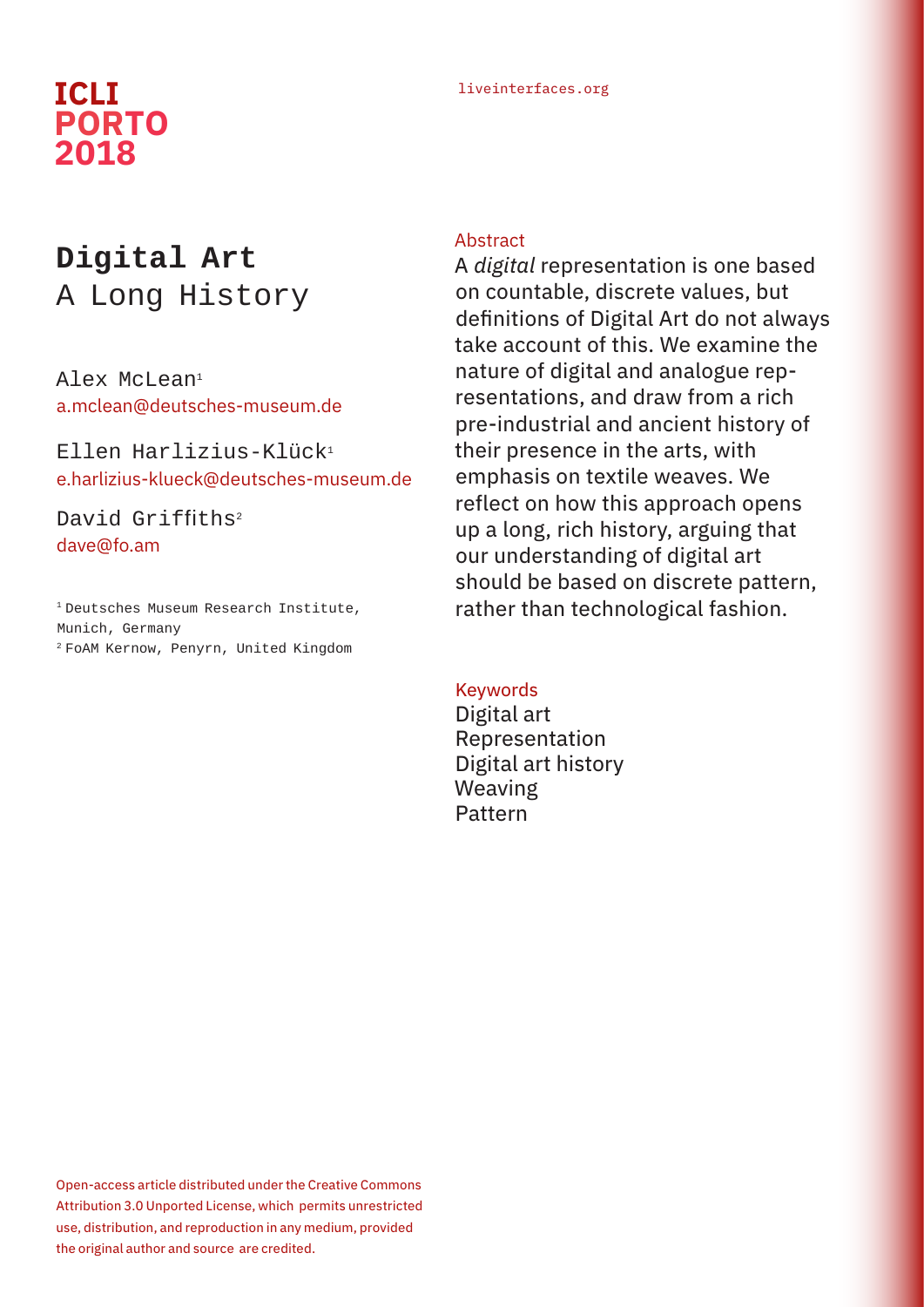#### **Introduction**

A digital representation is one based on countable, discrete values, whereas an analogue representation is based on uncountable, continuous values. This is a core distinction in the design and use of Live Interfaces in the performing arts, the topic of the present conference. For example, does an interface capture digital gestures such as the flick of a switch or press of a button, or analogue ones such as the particular arc of movement taken by a hand? Or indeed, both?

When the word digital is used in a technology context, its use drifts from the standard dictionary definition expressed above. Instead of referring to discrete representation, digital is used to refer to contemporary technology in general; computers, databases, the internet, blockchain, and so on. In an online survey advertised on the eu-gene discussion forum for generative art, as well as social media, 98 respondents were asked to define the word digital and phrase digital art. Of these, 53 defined digital as referring to a discrete (or binary) representation, whereas 32 defined it more generally in terms of technology, algorithms or computers. This changed with the phrase digital art; 27 defined it in terms of discrete representation, and 52 gave a more general answer around computers or technology.<sup>1</sup> In wider culture, the word digital is increasingly used as a noun, apparently referring to 'digital industries' reliant on such technology. This vague notion of the digital is present also in digital art; practitioners know that the digital in digital art relates to discrete representations, but nonetheless treat digital art as a category or genre broadly engaged with contemporary technology. As a result it can be difficult to know what digital art is really about, particularly with technology becoming pervasive.

In the following, we clarify the nature of analogue and digital representations, and to some extent, how they relate to human perception and cognition in the making and experience of art, music and craft. In doing so we take a long view,

 1 For the raw survey results and our coding of them, see http://goo.gl/2gyNDR

tracing the use of discrete representations in art back millennia, in order to untether the notion of digital art from recent technology. Taking this longer view, we are able to more fully appreciate the fundamental human fascination with discrete structures, carried on through art history.

#### **1.Analogue and Digital: layers of representation**

Digital is defined in relation to analogue, and vice-versa, so in order to continue on firm ground, we must first understand how they fit together. The analogue-digital relation runs through everything, and accordingly goes by many names: real/integral, smooth/striated, amorphous/pulsating, plane/grid, articulation/ sequence, wave/particle, and so on. We cannot, however, divide the world into things which are digital and things which are analogue. For example, a tape measure is a continuous strip, but has discrete markings along it; whether we consider it a digital or analogue device simply depends on which aspect we are attending to. This is true also of the electronic transistor at the heart of modern technology; the very same transistor may be used as a digital switch or an analogue amplifier.

The psychologist Allan Paivio (1990) dedicated much of his study to digital and analogue phenomena in human cognition, conducting a great deal of experimental work to refine his Dual Coding theory. This theory holds that we experience phenomena along separate channels, where continuous images (including continuous forms in aural and other senses as well as visual) are processed separately from (and so do not contend with) discrete symbols. These analogue and digital 'codes' are experienced in parallel, and integrated into a whole experience. The human voice is a fine example of this, where discrete words are perceived alongside the continuous gesture of prosody, and integrated into a whole experience of speech. The work of Paivio and others in this area makes clear that although analogue and digital are distinct, they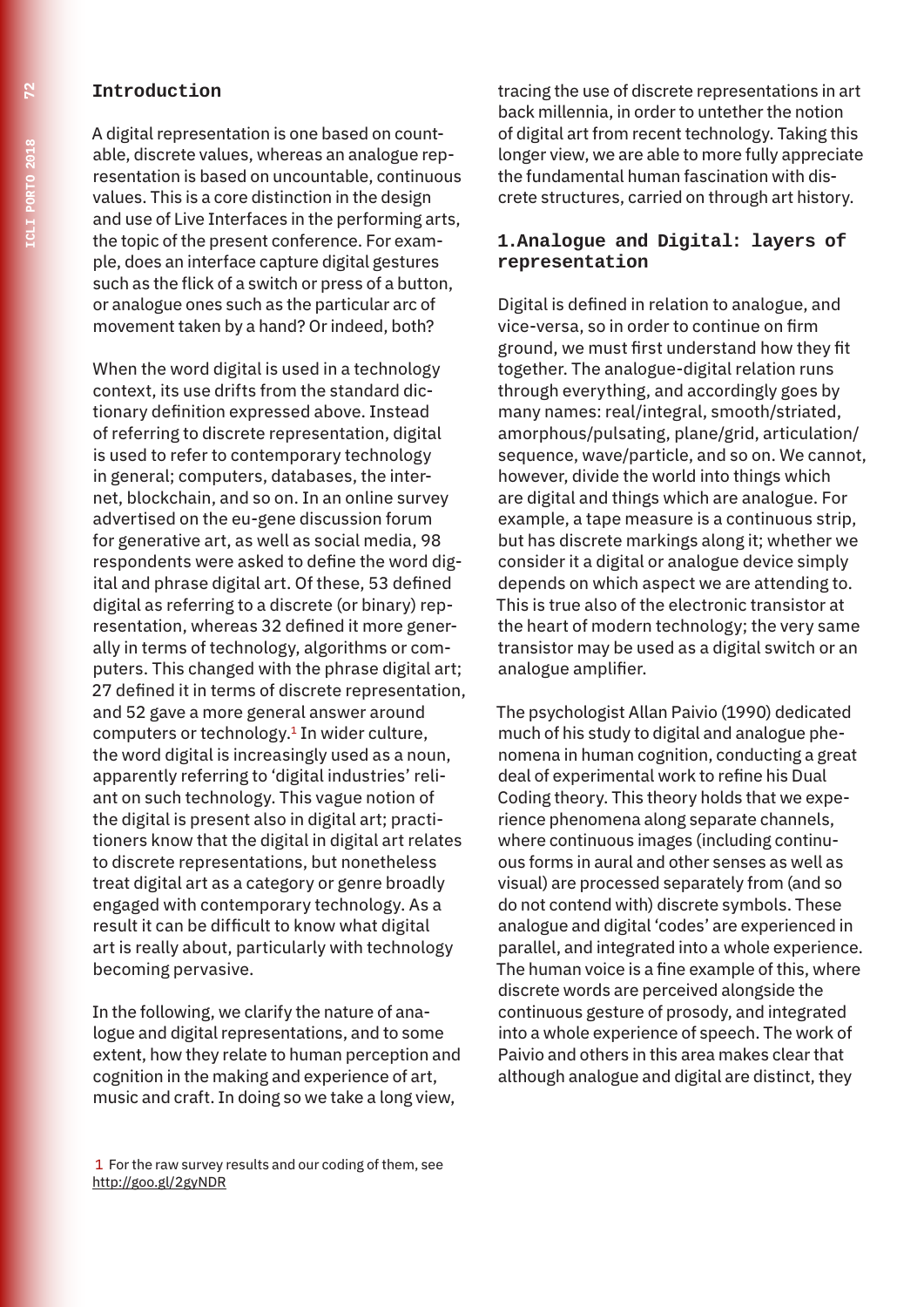do not necessarily contend with one another in cognition.

So there is not an analogue world and a digital world. Rather, layers of interoperating analogue and digital representations. If we take the commonly held view that our physical reality is analogue, then the job of a electronic computer hardware is to create a digital reality inside it, by imposing thresholds on continuously varying signals, in order to create discrete states. These states are usually binary (base 2) states, following from high/low thresholds, but other bases are possible, for example the early ENIAC and Decatron computers work in base 10; a digital computer is simply one that works with discrete values.<sup>2</sup>

Digital computers have a somewhat fragile existence within an analogue world, battling against analogue interference and corruption, by using digital checksums and error correction. Despite this, we rightly call them digital in nature, rather than analogue. Digital computers create a layer of digital representation within an analogue one. But the layering does not stop there. Much of what digital computers do is the simulation of analogue systems, for example applying computational geometry to manipulate photographs, simulating three-dimensional worlds, or synthesising audio signals. Of course an analogue representation inside a digital one may itself host a digital representation in turn, a simulation within a simulation; digital and analogue turtles on each other's back, all the way down. If everything involves layers of both digital and analogue representation, where does this leave digital art?

# **2.The Digital in Art and Craft**

A good place to look for the digital in art, music and craft, is in notation. Here notation involves discrete symbols, whether source code for notating software run by computers, punched cards for notating weave structures run by powerlooms, or staff notation for musical pitches. Musical notation is the 'odd one out' in these

2 Analogue computers of course also exist, for example early flight computers using analogue gear ratios.

examples, since it is used by humans to instruct other humans, and is incomplete, in that the discrete notes are specified in detail, but the articulatory movements are not. By contrast in the oral ('vocable') transmission of instrumental sounds, for example the Canntaireachd (chanting) of Scottish highland pipers, and the Bol syllables of Indian Classical tabla players, the continuous gesture is foregrounded. Digital representation tends towards the general, and analogue towards the specific, and it is easier to notate music as discrete notes, than the continuous articulation of sound. In this shift from oral to written tradition in music culture, we see a shift from analogue to digital communication, and therefore a shift of emphasis from the specific to the general.

Discrete musical notation is hardly a problem for instrumental musicians, because they are happy to contribute continuous articulation themselves, informed by written prompts in the sheet music. It can become more of a problem when the notation is intended for a computer; where music is translated from sheet music to computer MIDI files for playback, the lack of continuous articulation can be sorely felt. Of course in a different context this mechanistic feel can become highly desirable, for example it is core to the aesthetic of industrial techno.

As well as feeding early electronic digital computers, punched tape is also used to feed music machines, such as the music box. On close examination, it becomes clear that musical punched tape is half digital, and half analogue. In one dimension we specify the discrete notes - at any one position the hole is either punched, or it is not. However in the other dimension we specify when the note plays, and this can be in any position. Here the relation between digital and analogue is as clear as X and Y, literally orthogonal.

Whereas the historical development of written notation has imposed discrete scores on oral traditions (Chambers, 1980), some traditions have always been based on digital representa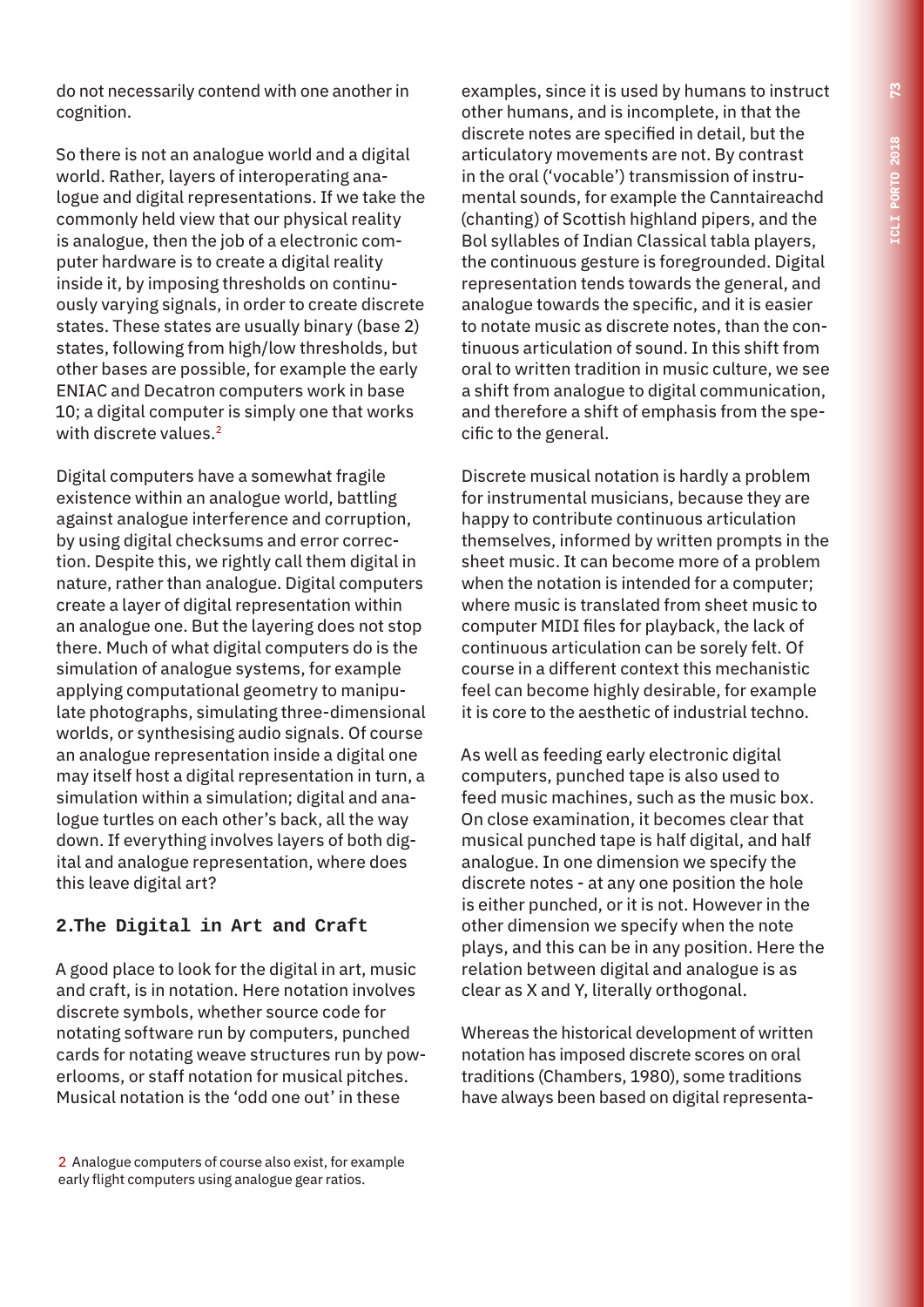tions, one of the clearest examples being Quipu (or Khipu) once in common use in the Andean region of South America, for example used by the Inca people to record bureaucratic data (e.g. agricultural and tax records). Each Quipu consists of textile cords and yarns, hitched together into a non-cyclic branching structure, using a base-10 system of knots to represent numerical data. Quipus are not fully decoded and understood, but in modern terms, we can say that Quipu is analogous to a database, perhaps storing numerical calculations done with a yupana system of pebbles. Gary Urton's Quipu database (Urton, 2003) identifies several discrete channels of information; the structure of the Quipus and the arrangement of knots, but also less well-understood parameters such as spin direction, colour, material and the orientation of the hitch used. Rohrhuber and Griffiths (2017) have explored these parameters by translating them into digital pixel art and sound, emphasising the less well understood aspects.

#### **3.Weaving digital interference patterns**

Where the relation between textiles and computation is discussed, the Jacquard Loom is almost always raised. However, we argue that if we are to progress discussion of digital art, we should cast all thoughts of the Jacquard loom to one side. In fact there is no such thing as a Jacquard loom, but a Jacquard device, placed upon a traditional loom to replace the human drawboy. The Jacquard device did not make an analogue loom digital, but provided one way (among others already established) to make an already digital loom programmable. Before then, a program of discrete movements was executed by a person, without the need for electricity. Once we look beyond the Jacquard device, we see that all weaving is digital, with its own complex, binary logic (Harlizius-Klück, 2017).

Weaving has a distinct structure, indeed it is true to say that the structure of weaving is as different from other textiles, e.g. knitting, crochet, braids, as it is from the structure of com-

puter source code. We could almost consider these five structures as equidistant. The logic of weaving is formed by the interactions between warp, under tension while on a loom, and weft, running perpendicular to the warp. Each time a weft thread meets a warp thread, it may either go over, or under it, giving weave its binary nature. In general, a weave is to a large extent 'programmed' not in the weaving itself but in the particular setting up of a loom, which sets the possibilities for what may later be woven. Warp threads may be grouped together into a number of shafts for instance, so that patterns are formed not by one-by-one selection of up and downs, but by combining groups of warp threads. The warp is lifted in these additive combinations, creating a gap or shed for the weft to pass through, but the weaver must stay aware of the structure that results, ensuring that the weave holds together, avoiding lengths of thread which 'float' above or below the weave. There are many constraints at play, which the weaver must work with and against, in order to feel their way to creating a fabric.

Colour-weave effect patterns (Takatera and Akira, 1998; Sutton, 1984; Harlizius-Klück, 2012) are of particular interest when considering the binary logic of weaving. This is where the colours of warp and weft follow their own respective patterns, which interfere through the up-down structure of the weave, to create an often surprising end result. Colour-weave effects can be strikingly complex, but Figure 1 illustrates a simple example, showing a houndstooth pattern. In this example the warp and weft are striped, both alternating between groups of four black and grey threads, but then interact with each other through the diagonal twill structure of the weave seen in Figure 1a. The resulting weave is the jagged star pattern seen in Figure 1c. This houndstooth pattern is in common use, but what we see in it is not the colour pattern of warp or of weft, or the structure of the weave alone, but an interference pattern between all three. Furthermore this is not a design dreamt up by a textile designer, but rather a visual outcome of the process of weaving.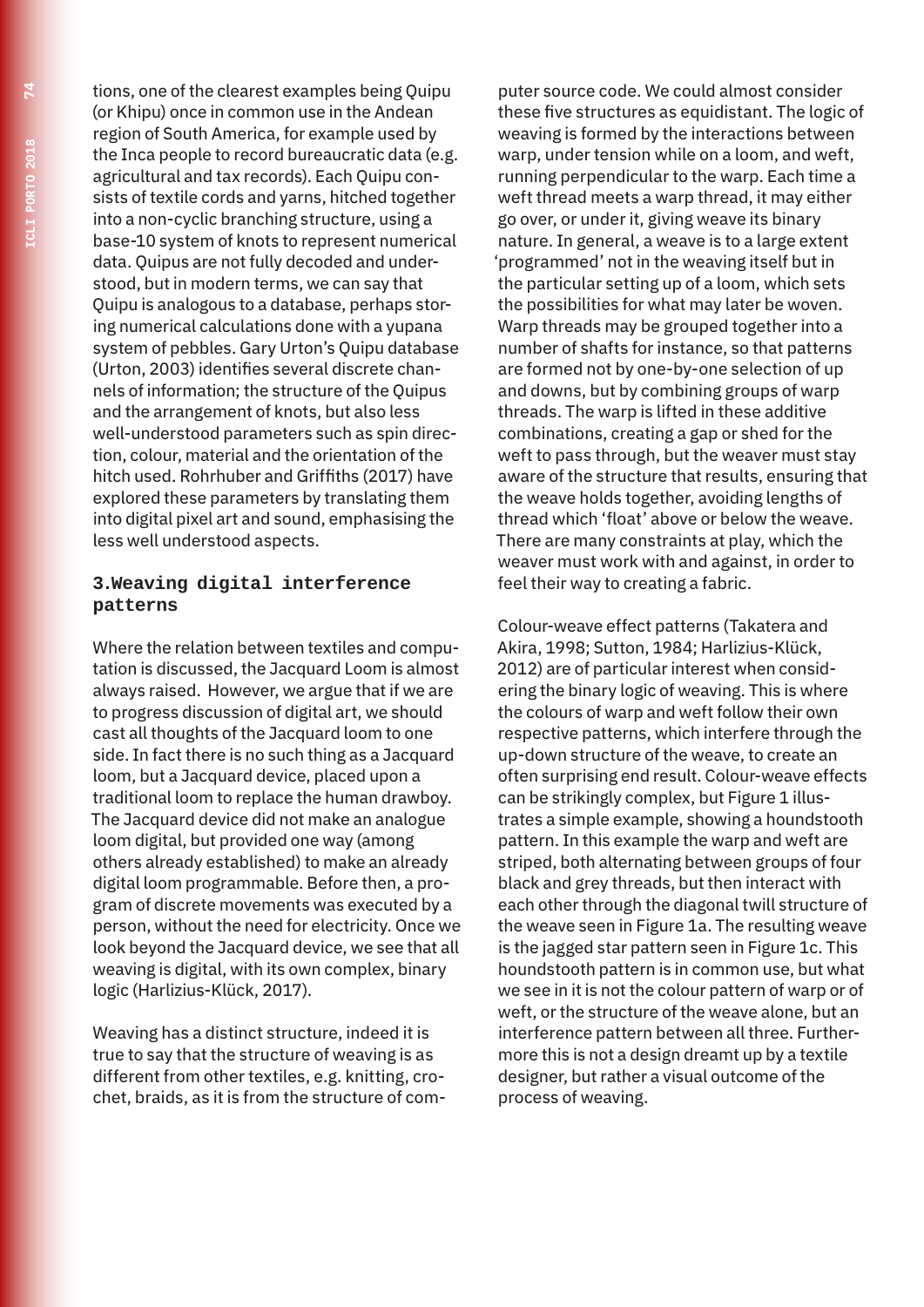

a) A 2:2 twill weave, where warp (vertical) threads are black, and weft (horizontal) threads are grey. Each weft alternates between going over and under two warps at a time, with the pattern shifting one thread to the left each row.



b) The same 2:2 twill weave structure as in a), but where warp and weft threads change colour. The first four warp (left) and first four weft (top) threads are black, and the others are grey.



c) The same weave as b), but repeated four times (and scaled down in size accordingly). This reveals the traditional houndstooth weave.

*Figure 1. The colour-weave effect of the Houndstooth weave.*

Digital information has specific properties making it robust to transmission over long distances in space or through time. These properties are the reason for the gradual changeover from analogue to digital signals in the recent past, as the same information can be broadcast at lower energies. One example of this property in weaving is the ability for an archaeologist to discover a woven artefact (Barber, 1991) preserved in a burial site for thousands of years, and 'read' it to recreate the weavers actions exactly, step by step, including mistakes. It is then possible to replicate the fabric by weaving a new textile, essentially as a digital copy (a process involving various layers of notation and interpretation). Regardless of the complexity of the weave, the crossings of thread are discrete (over or under) making the information legible even in decayed samples.

In the same way it is possible to demonstrate the physical limitations of digital information using weaves. A pattern can be woven in a textile via manipulation of *tablets*, an ancient form of weaving which incorporates a discrete sequence of tablet rotations to select sets of warp threads. The specific sequence of rotations used to weave the pattern can itself be encoded as a binary string, and therefore woven in turn. This second pattern can theoretically be 'read' and interpreted in order to recreate the first one. This is a form of lossless digital compression, as the second pattern is shorter than the first, exhibiting Shannon's physical laws of information (Shannon, 1948). The compressed pattern contains higher entropy than the first, with more disorder and less visually pleasing repetition or redundancy even though the same information is represented.

#### **4.Taking the long view of Digital Art**

Taking digital for its fundamental definition as discrete representation, we've reviewed historical examples of digital art, including the ancient craft of weaving and tablet weaving.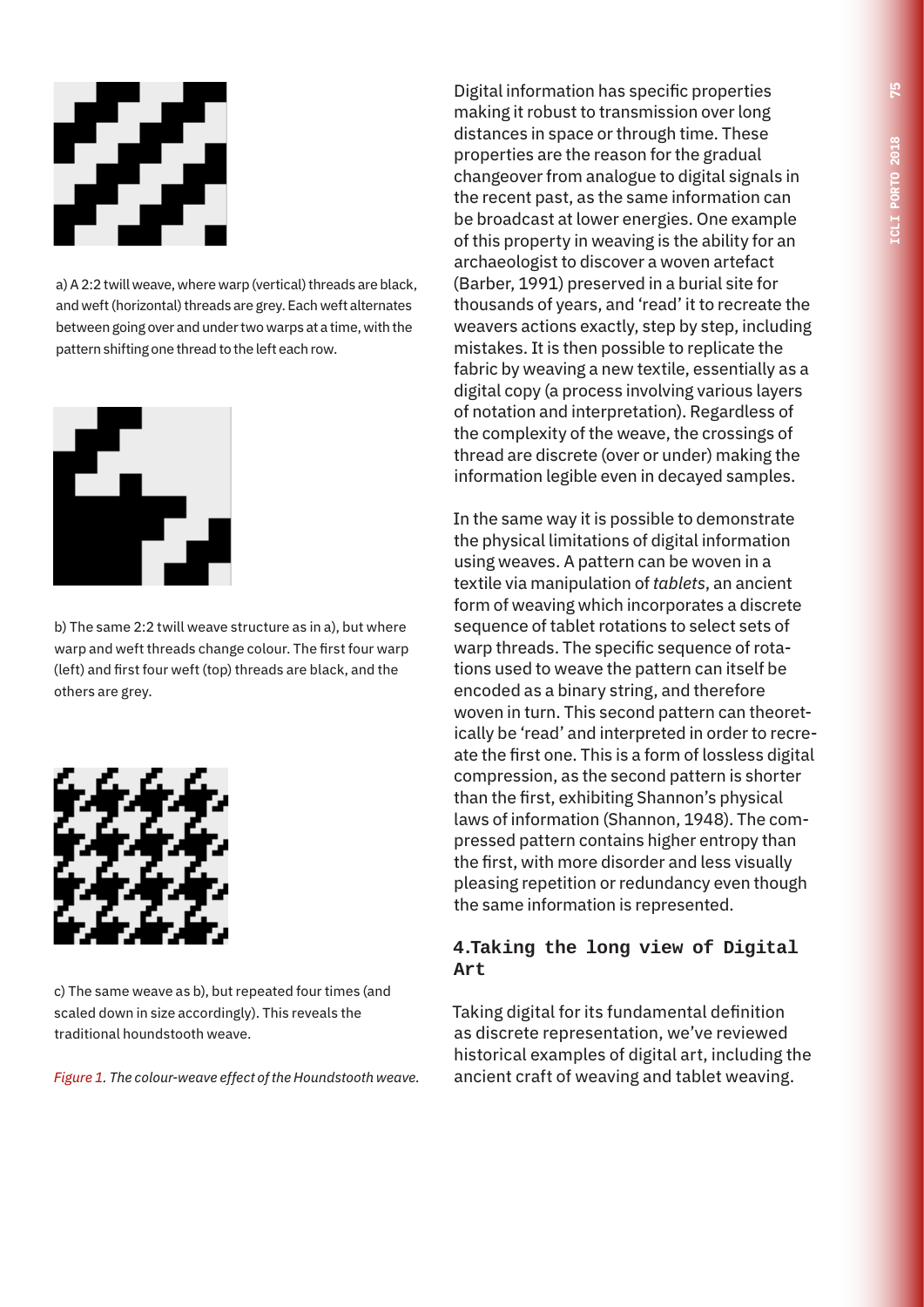

*Figure 2. A pattern and its losslessly compressed digital representation*

A fair question is, what is gained by taking this approach? Why not simply accept the pervasive view of digital art, as involving modern computing technology?

Our argument is that taking this longer view opens up an alternative historical narrative, which is culturally richer than the one we have. As generally held, the history of computing begins in the mid 20th century, with some reference to 19th century mechanical computers. This is an industrial and post-industrial history, with its development stemming from the military motivations of ballistics calculation and code-breaking. Despite efforts to recognise the early key contributions from figures such as Ada Lovelace and Grace Hopper, this historical view of digital technology is overwhelmingly dominated by men, a tendency which is only recently begun to be widely challenged. From this viewpoint, digital art is the repurposing of military equipment for the arts (Usselmann, 2003), an association that the field still struggles to shake off.

By focussing on the affordances of discrete representation that are visible in digital art, we open up a field that runs across human history. The emphasis moves from a digital defined by whatever is in vogue (computer vision one day, augmented reality the next), to one which

centres instead by discrete patterns, including patterns of imagery (e.g. cave paintings, mosaics), of textile craft (weaving, knitting, tablet weaving, embroidery), of dance (morris dancing, maypole dance), and of sound (rounds, arpeggios, inversions). These patterns breathe meaning into our lives, and connect the pattern-based digital machinations of contemporary technology, such as the shifting and combination of bitwise operations, with the pattern manipulations of the ancients. We argue that the human desire to engage with the discrete symbols of pattern is what makes us truly digital, allowing us to make generalisations and metaphorical inferences across domains.

# **Acknowledgments**

This research is conducted by the PENELOPE project, with funding from the European Research Council (ERC) under the Horizon 2020 research and innovation programme of the European Union, grant agreement No 682711.